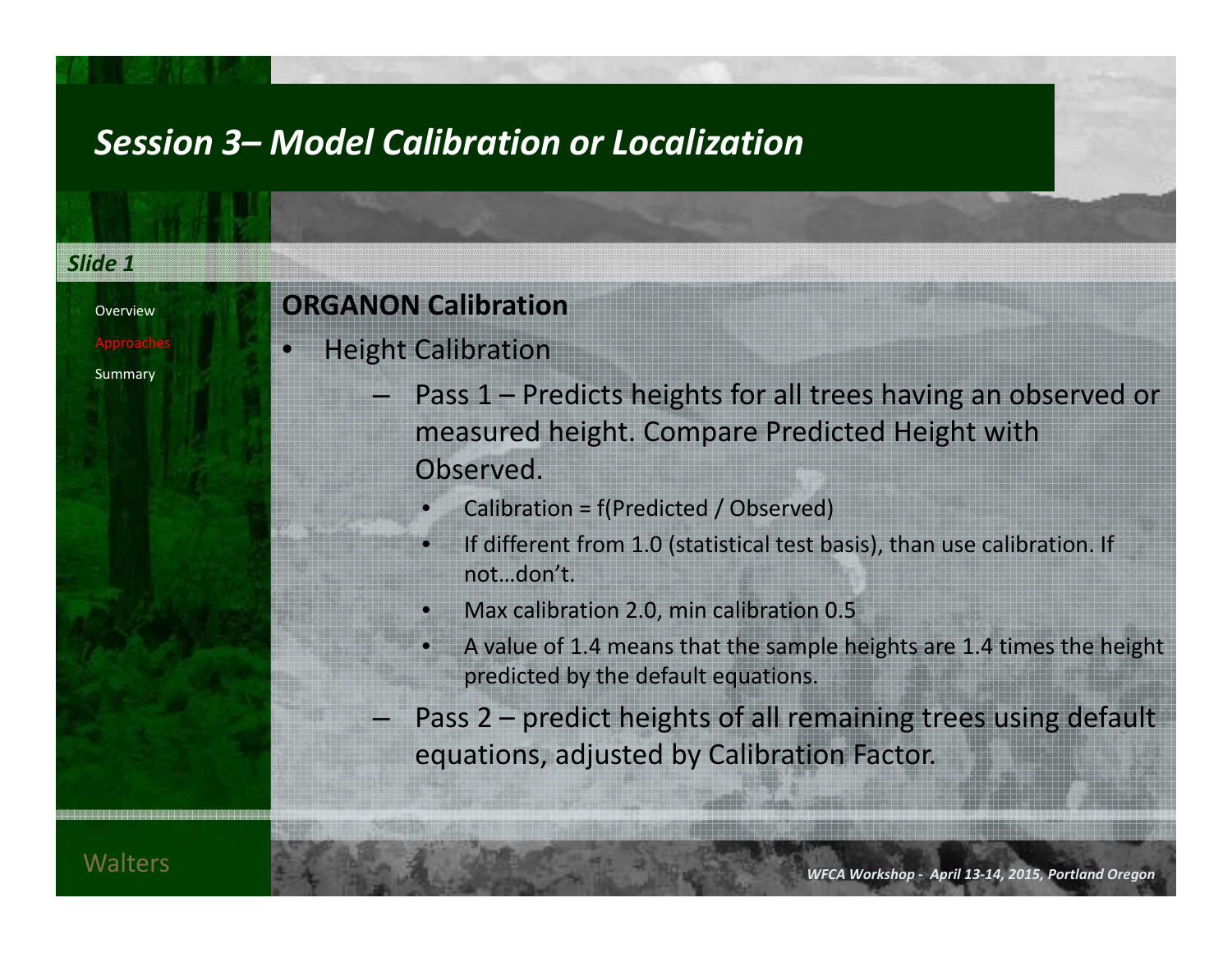| <b>Height Growth</b><br>HEIGHT AND HEIGHT CALIBRATION EXAMPLE<br>*** please wait - determining height calibration value<br>HT's<br>entered<br>DOUGLAS FIR ht generation calibration value<br>18)<br>. 70<br>н<br>*** please wait --- missing heights are being calculated<br>1 tree height predicted from 18 entered heights | <b>ORGANON Calibration</b><br>Height<br>$\bullet$ |
|------------------------------------------------------------------------------------------------------------------------------------------------------------------------------------------------------------------------------------------------------------------------------------------------------------------------------|---------------------------------------------------|
|                                                                                                                                                                                                                                                                                                                              |                                                   |
|                                                                                                                                                                                                                                                                                                                              |                                                   |
| <cr> to continue</cr>                                                                                                                                                                                                                                                                                                        |                                                   |
|                                                                                                                                                                                                                                                                                                                              |                                                   |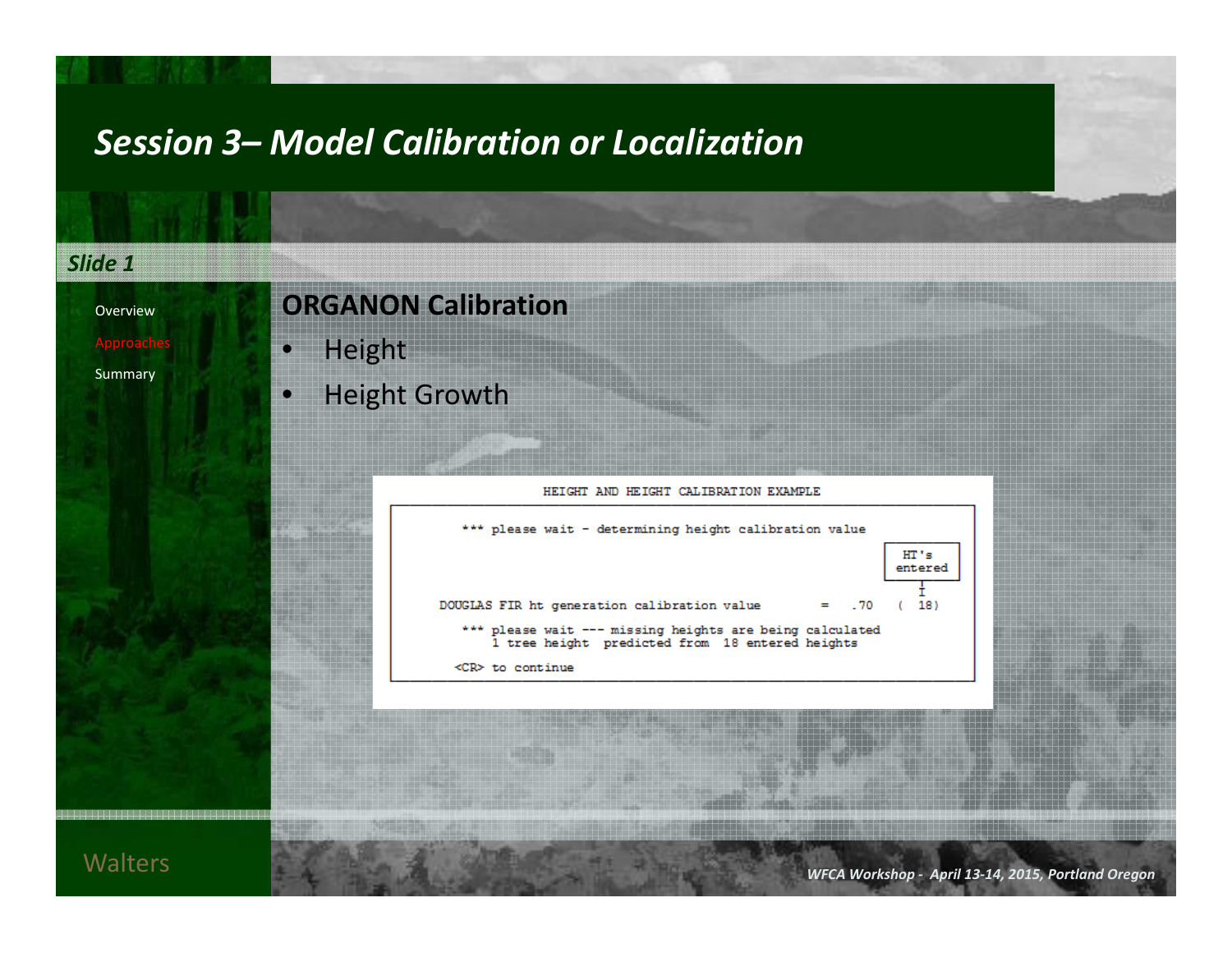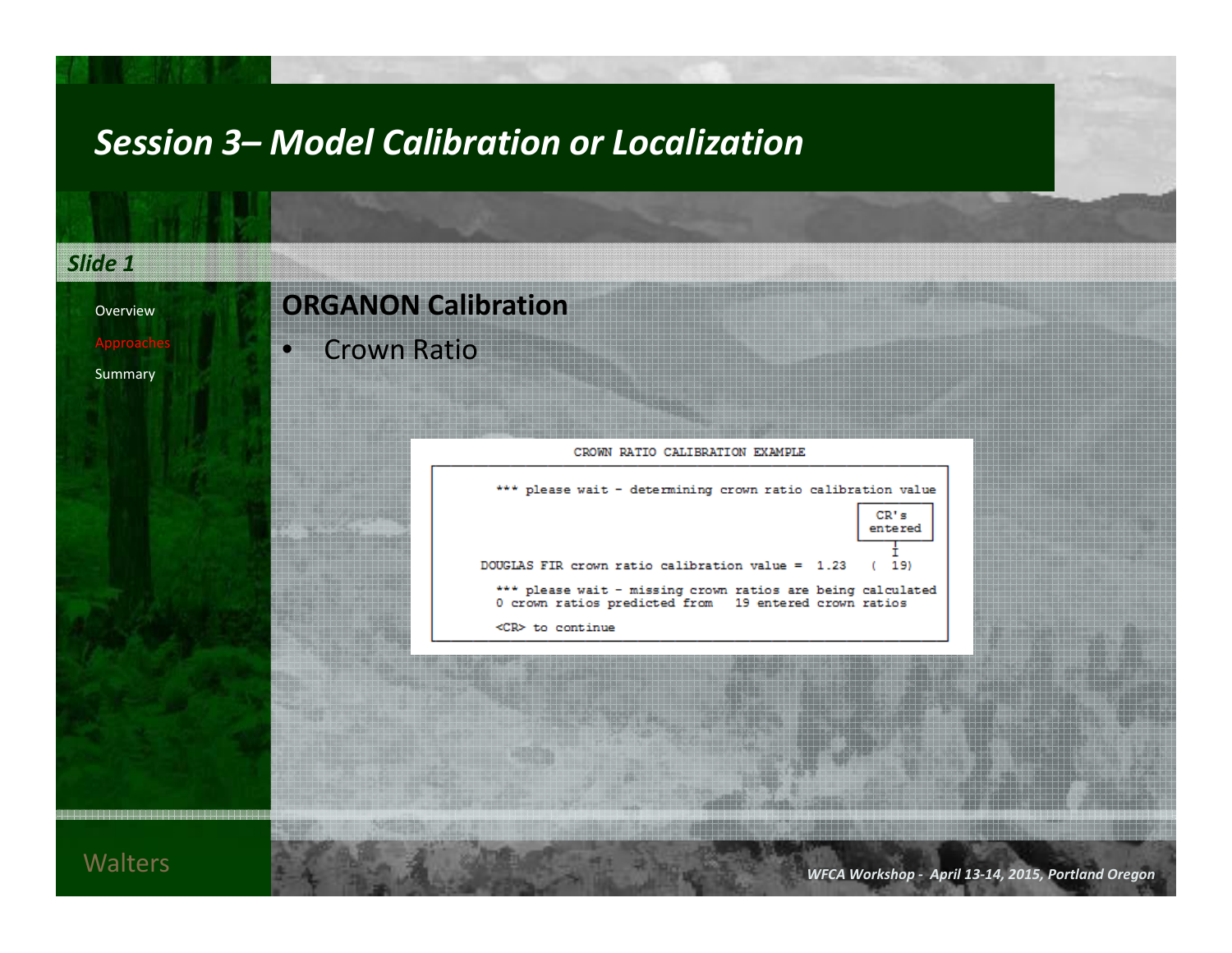#### *Slide 1*OverviewApproaches Summary **ORGANON Calibration** • Diameter Growth $\bullet$  Radial Growth needed • Back date diameter with measured radial growth. • Grow forward • Now have predicted/Measured • Develop Calibration Ratio similar to Height **Walters**  *WFCAWorkshop ‐ April 13‐14, 2015, Portland Oregon*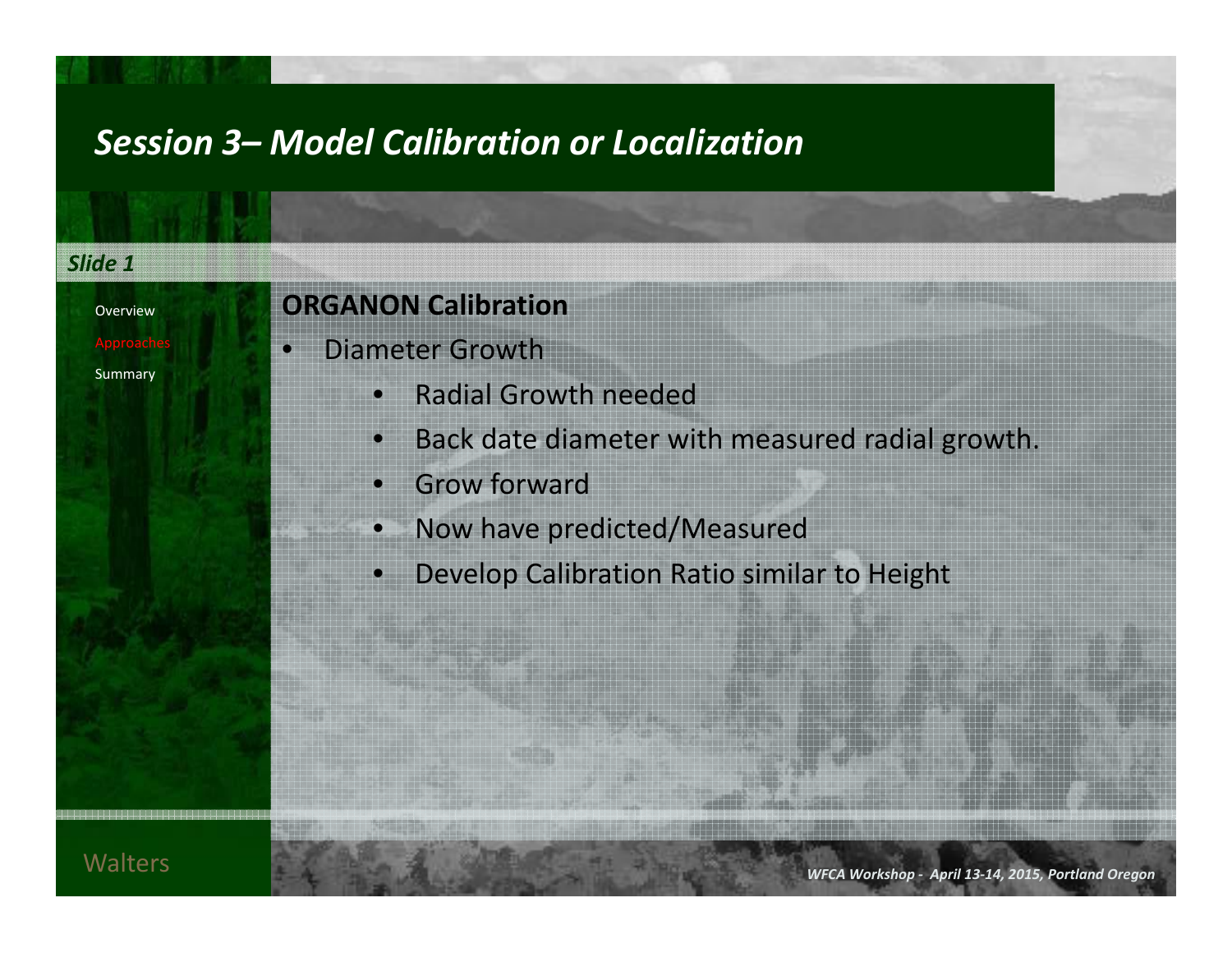